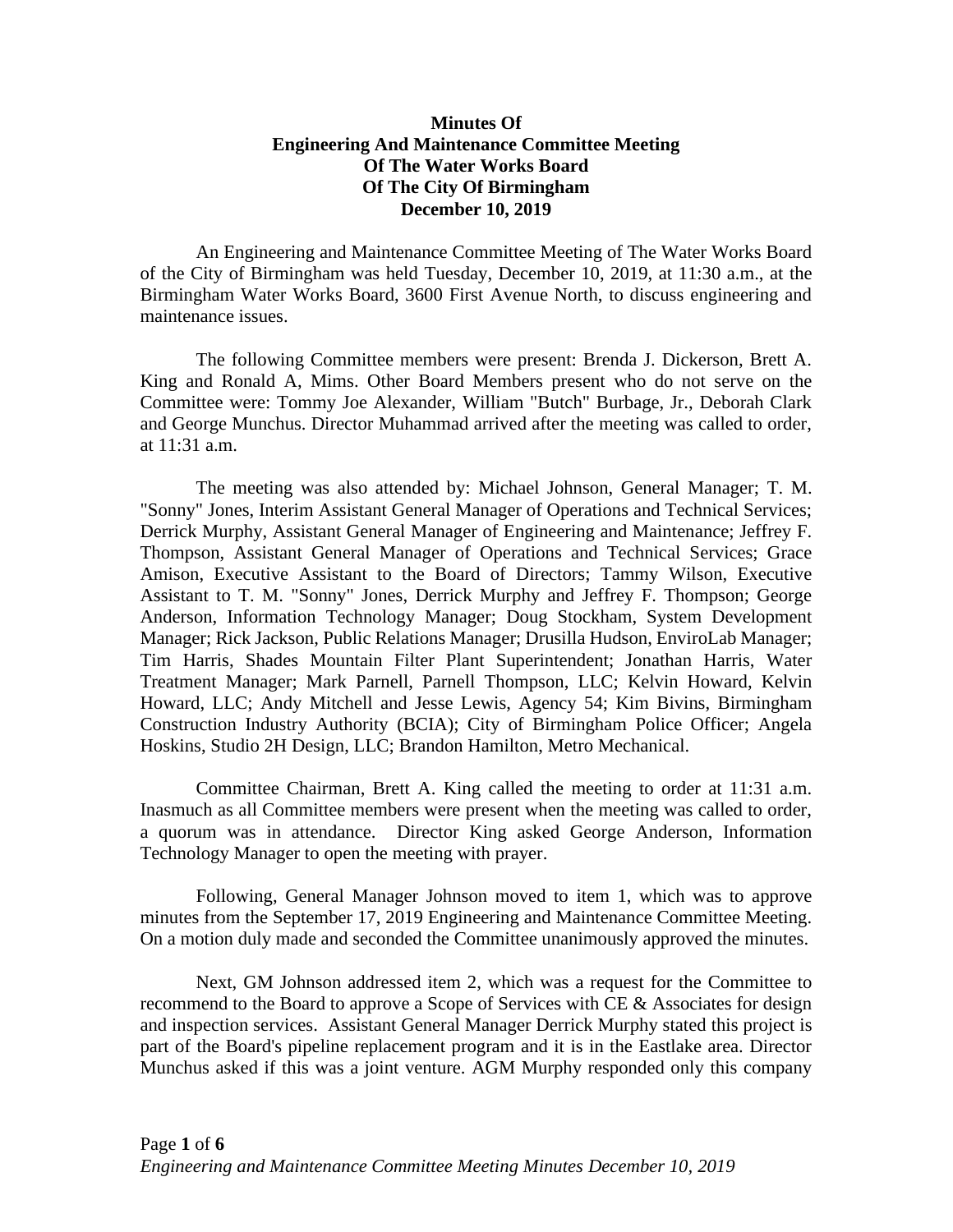will be providing the work and it is minority owned. On a motion duly made and seconded the Committee unanimously agreed to move the item to the Board.

Following, GM Johnson addressed item 3, which was a request for the Committee to recommend to the Board to exercise its bid option to extend a final 12-month contract and to authorize the General Manager and/or the Assistant General Manager to execute a contract with Wade, Sand & Gravel, the lowest responsible and responsive bidder, for estimated annual quantities of Crushed Limestone-Backfill Materials, per bid awarded on July 13, 2017, at an estimated out-of-pocket cost of \$562,218.00. Director King asked if the contractor delivers the materials or if it is picked-up. AGM Murphy responded that the contract includes both delivery and pick-up options. Director Munchus stated it looked like the contractor has pretty good HUB participation. AGM Murphy stated it is a womanowned business. AGM Derrick Murphy stated it was his goal in the first quarter of 2020 to meet with individual contractors about the Board's HUB program and provide them with a list of our pre-qualified vendors. On a motion duly made and seconded, the Committee unanimously agreed to move the item to the Board.

Next, GM Johnson addressed item 4, which was a request for the Committee to recommend to the Board to take bids for the continuing utilization of a cloud-based Vehicle Tracking System which utilizes GPS modules installed in company vehicles to monitor, track and report on vehicle usage activity. The current cost for this subscription service is \$66,432.00 annually. Director Dickerson asked GM Johnson to go through all of the take bid items. GM Johnson stated item 5 was a request to take bids for a 1-year contract for Line Locating Services within the service area of the Birmingham Water Works. Item 6 was a request to take bids for FY 2020 Pipeline Replacement Projects at an estimated outof-pocket cost of \$17,633,705.00, which GM Johnson suggested voting on separately since it was such a large project. Director Munchus asked who is currently providing our line locating service. GM Murphy responded USIC Locating Services, adding that they have bought some of the smaller companies out. Some discussion occurred regarding their corporate location. Director Munchus stated USIC is getting a little out of control buying up the smaller companies. On a motion duly made and seconded, the Committee unanimously agreed to move the item to the Board.

Following, AGM Murphy addressed item 6, the FY 2020 Pipeline Replacement Projects. There are 21 proposed projects at a cost of roughly \$17 million, according to AGM Murphy. A handout (a copy of which is on file with the Committee meeting book) booklet detailing the various pipeline projects was provided to the Committee. GM Murphy pointed out the maps that correlate with each project. AGM Murphy explained that in-house crews would be working on 5 of the projects. A presentation was given in relation to the FY 2020 Pipeline Replacement Program (a copy of which is on file with the Committee meeting book). Doug Stockham, System Development Manager addressed how these projects are communicated to the various communities. Thirty days before construction, a letter is sent to each resident. Two weeks before construction door hangers are placed at residents' homes. Thermal expansion door hangers are placed at residents' homes about a quarter of the way through the project. Director Muhammad asked about the cost if a customer needs the thermal work performed. Mr. Stockham responded about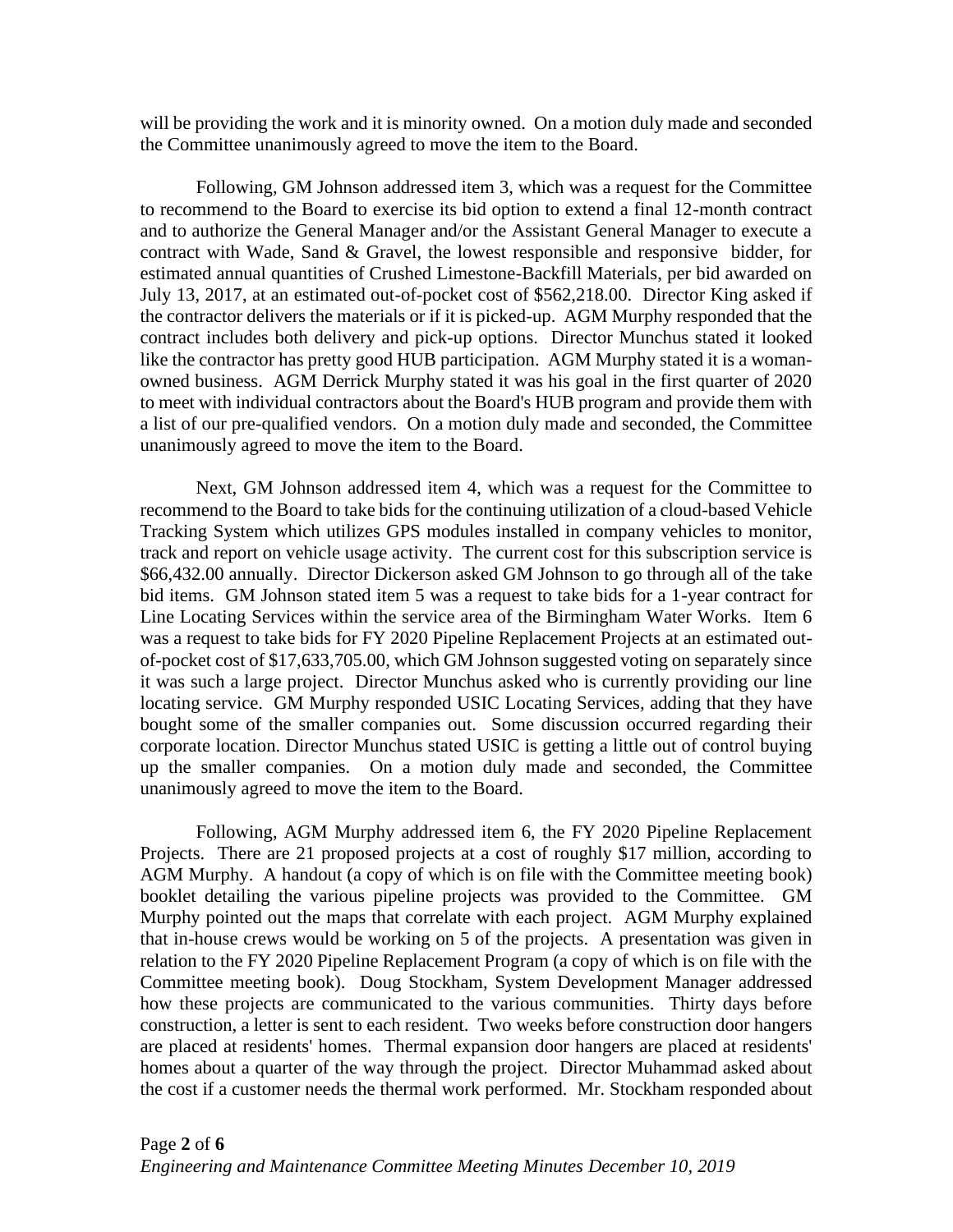\$100.00 to \$120.00 including the parts and plumber cost. Mr. Stockham stated our pipeline project information is also on the company website. GM Murphy stated Staff has been challenged to get more involved in the communities we serve where we plan to perform work. Rick Jackson, Public Relations Manager further explained that he meets with the various city council members. Going forward, signage will begin being used to announce Birmingham Water Works (BWWB) work. Occasionally Staff attends neighborhood meetings as well, according to Mr. Jackson. Director Dickerson asked if the company homepage has been updated because there was very outdated information on it. GM Johnson stated Staff is in the process of updating the entire website. Some discussion occurred regarding the use of multiple types of communication efforts in order to reach all customers. Director Muhammad asked about the advertising budget. Director Muhammad stated he was a strong proponent of radio, especially in the black communities. Mr. Jackson stated he had money in his budget for this type of communication. Director Muhammad asked who puts the door hanger signage out. AGM Murphy responded our internal people distribute this communication. Some discussion occurred regarding non-employees distributing materials. GM Johnson stated our employees are in uniform and are best to distribute BWWB material. Director Munchus asked if Agency 54 is involved in this communication effort. Mr. Jackson stated Agency 54 created the signage using Willie the Water Drop. On a motion duly made and seconded, the Committee unanimously agreed to move the item to the Board.

Next, GM Johnson addressed item 7, which was a request for the Committee to recommend to the Board to award a bid and to authorize the General Manager and/or the Assistant General Manager to execute a signed contract with C-Spire, the lowest responsible bidder, for providing continuing vendor maintenance for hardware and software being utilized by BWWB for voice-related network communications, at an estimated out-of-pocket cost of \$50,596.33. Director Munchus stated he believed the bid should be rejected due to the HUB documents not being filled out. Director Clark stated someone in house should make certain all forms are complete. GM Johnson stated since it was an Information Technology item and specific to BWWB he felt that was the reason the paperwork was not completely filled out. On a motion duly made and seconded, the Committee unanimously agreed to table the item until the December 18th Board Meeting and the package is complete. Director Clark stressed that all information should be complete in the bid awards.

Following, GM Johnson addressed item 8, which was a request for the Committee to recommend to the Board to award a bid and to authorize the General Manager and/or the Assistant General Manager to execute a signed contract with Metro Mechanical, the lowest responsible and responsive bidder, for the HVAC Maintenance Agreement for services needed at the Main Campus, in addition to quarterly service for SCADA cabinets and Informational Technology cabinets at all plants sites, at an estimated out-of-pocket cost of \$54,254.00. AGM Murphy stated Staff called one particular HUB vendor and they responded that they were too busy with other projects currently. On a motion duly made and seconded, the Committee unanimously agreed to move the item to the Board. Director Munchus stated he wanted it in the record that there was no HUB participation.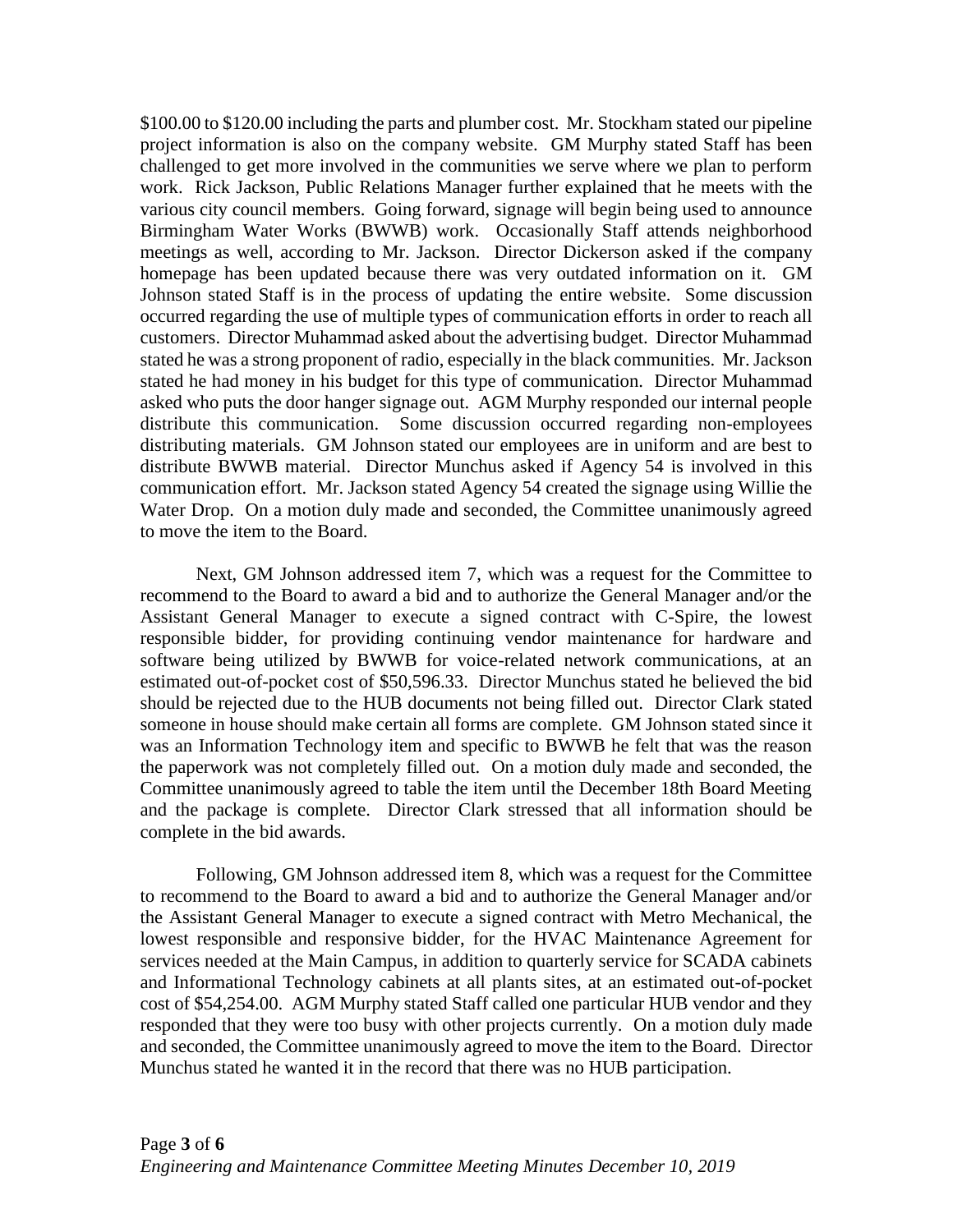Next, AGM Murphy addressed item 9, which was a request for the Committee to recommend to the Board to award a bid and to authorize the General Manager and/or the Assistant General Manager to execute a signed contract with MAC Uniforms, the lowest responsible and responsive bidder, for estimated annual quantities of uniforms for BWWB field employees, at an estimated out-of-pocket cost of \$61,496.25. On a motion duly made and seconded, the Committee unanimously agreed to move the item to the Board.

Following, GM Johnson addressed item 10, which was a request for the Committee to recommend to the Board to award a bid and to authorize the General Manager and/or the Assistant General Manager to execute a signed contract with Layer 3 Communications, the lowest responsible bidder, for the purchase of new hardware manufactured by Juniper Networks for core networking functions, at an estimated out-of-pocket cost of \$79,859.84. GM Johnson stated this was the other IT item in which the HUB forms were not completed. On a motion duly made and seconded, the Committee unanimously agreed to table the item until December 18th and the package is complete.

Next, GM Johnson addressed item 11, which was a request for the Committee to recommend to the Board to award a bid and to authorize the General Manager and/or the Assistant General Manager to execute a signed contract with ThermoFisher Scientific™ Dionex™, the lowest responsible and responsive bidder, for one ThermoFisher Scientific™ Dionex™ ICS-6000 HPIC™ System instrument to be used by the EnviroLab, at an estimated out-of-pocket cost of \$109,503.11. Assistant General Manager Jeff Thompson stated this was a critical piece of laboratory equipment to replace an obsolete piece of equipment. Drusilla Hudson stated the equipment is needed to perform regulatory work for BWWB and the consecutive systems as well. On a motion duly made and seconded, the Committee unanimously agreed to move the item to the Board.

Following, AGM Murphy addressed item 12, which was a request for the Committee to recommend to the Board to award a bid and to authorize the General Manager and/or the Assistant General Manager to execute a signed contract with Consolidated Pipe, the lowest responsible and responsive bidder, for estimated quantities of Meter Boxes and Lids 13" x 24" to replenish warehouse stock, at an estimated out-ofpocket cost of \$172,877.50. On a motion duly made and seconded, the Committee unanimously agreed to move the item to the Board. Director Munchus noted while the HUB forms were filled out, there was zero minority participation. Director Munchus asked what the Board approved list was because he saw a comment to that effect. Director Mims stated the BWWB Engineering Department determines who qualifies and meets the criteria to be on this list.

Next, AGM Murphy addressed item 13, which was a request for the Committee to recommend to the Board to award a bid and to authorize the General Manager and/ or the Assistant General Manager to execute a signed contract with Dunn Construction, the lowest bidder, for Asphalt HOT Mix for a 1-year period, at an estimated out-of-pocket cost of \$1,263,916.50. On a motion duly made and seconded, the Committee unanimously agreed to move the item to the Board.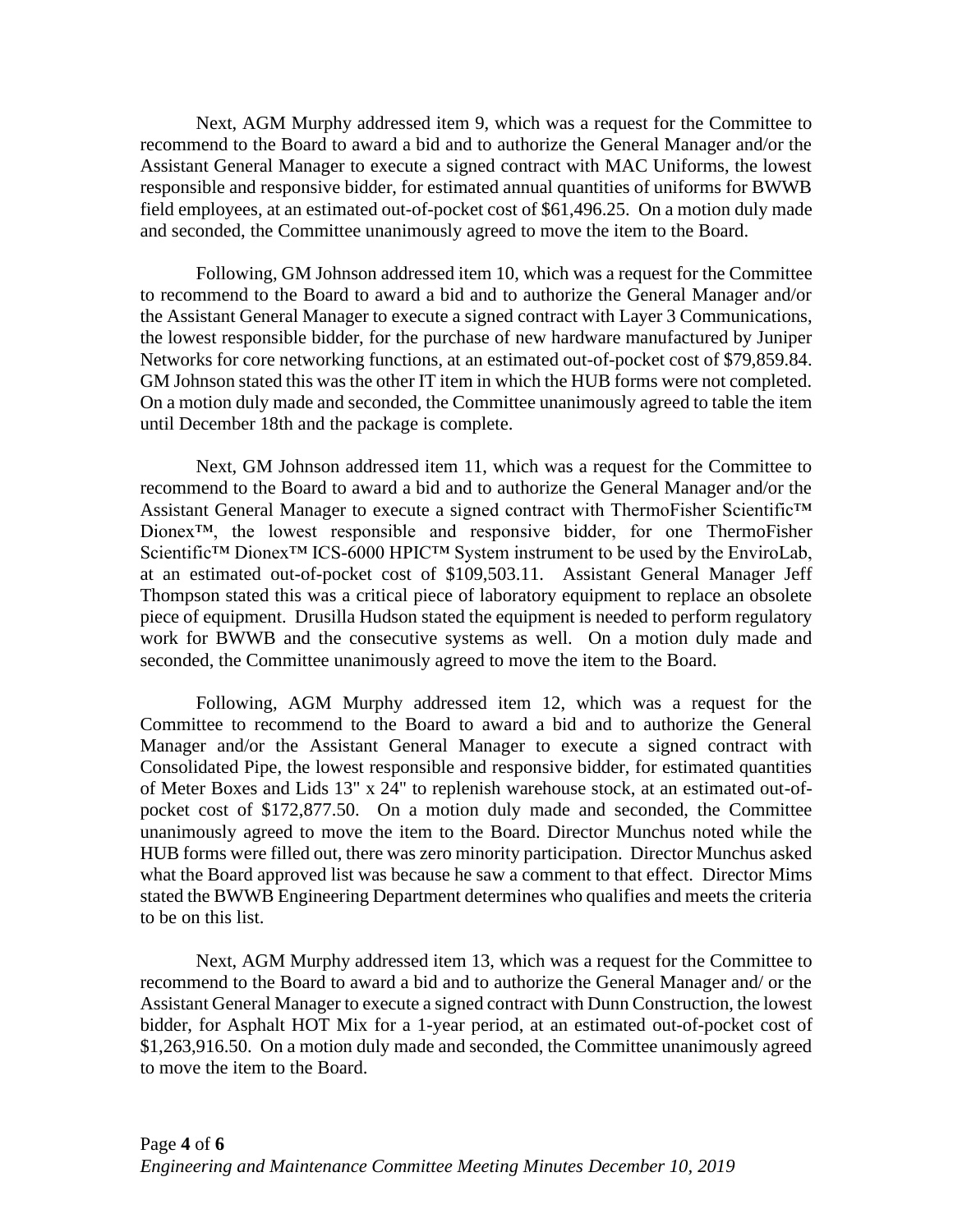Following, AGM Murphy addressed item 14, which was a request to award a bid and to authorize the General Manager and/or the Assistant General Manager to execute a signed contract with Empire Pipe, the lowest responsible and responsive bidder, for estimated quantities of 2" FM Static Flow Meters, at an estimated out-of-pocket cost of \$1,392,600.00. Director Munchus stated he noticed on item 13, that Dunn Construction has a Supplier Diversity Program and he wondered what that meant. He stated there is no HUB participation, so he wondered if they were not walking the walk. Director Munchus asked what FM certified means. Geoff Goodwin, Revenue Water Manager responded that it means the meter is rated for fire services and sprinkler systems. On a motion duly made and seconded, the Committee unanimously agreed to move the item to the Board.

Next, AGM Thompson addressed items 15 through 24, which were requests to award bids for annual chemicals for calendar year 2020. Director Munchus noted there is no HUB participation or supplier diversity programs among these companies. On a motion duly made and seconded, the Committee unanimously agreed to move the items to the Board.

Following, under new business, Director Dickerson asked for an update on the leaks in the Lab building. GM Johnson stated Staff is in the process of obtaining estimates. Director Muhammad stated he wanted to recommend building a new Lab. Some discussion occurred regarding money leftover in the CIP budget. Director Munchus stated he would like to allot money left in the CIP budget to the Lab. GM Johnson stated there is still capital money left and if the Board wishes to do this, it is possible. GM Johnson stated the money left is still in PayGo. Director Muhammad stated he would like to make building a new Lab a priority. Drusilla Hudson, EnviroLab Manager stated currently the Lab generates \$65,000.00 to \$100,000.00 per year in revenue. AGM Murphy stated this would be part of the Strategic Plan to build a new Lab and the Board would need to develop a Business Plan. Some discussion occurred regarding the rain and where the building leaks inside. GM Johnson stated a new Lab was part of the Master Plan that was conducted a few years ago and he felt it would be good to operate with a Master Plan. GM Johnson stated Staff is looking at repairs in the interim. Director Munchus stated he wanted to make sure the Board agenda included the HUB participation numbers because he is building a record.

As there was no further business to be brought before the Committee, the meeting was adjourned at 12:51 p.m.

 $\sqrt{s/}$ 

Michael Johnson General Manager